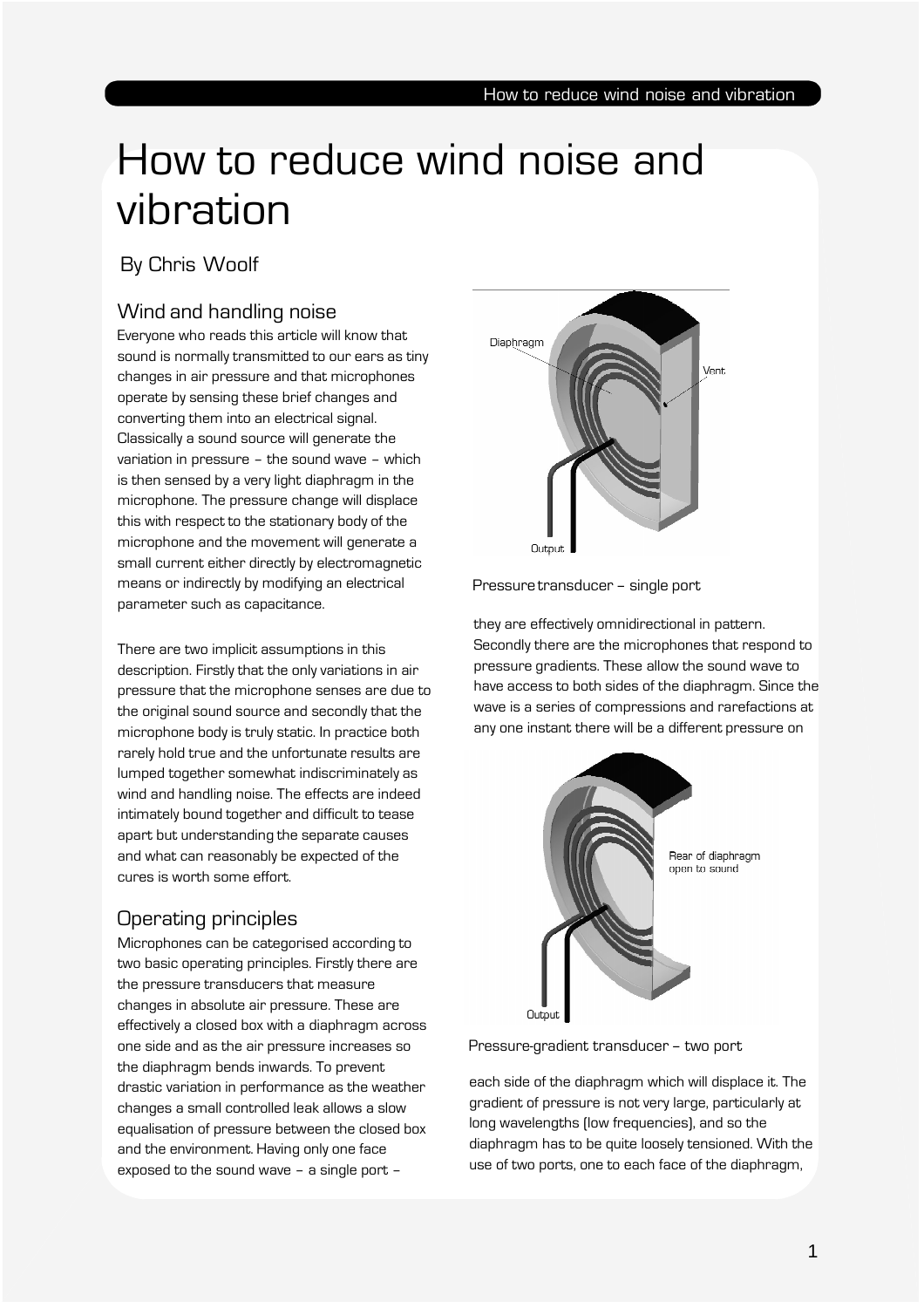the transducer inherently becomes directional. However, just to confuse, some microphones with an omni pattern may use multiple pressuregradient (directional) elements.

Before this becomes too frighteningly academic let's look back at one of those key assumptions – that the body of the microphone stays still and it is the diaphragm that moves. Although this is the normal state of affairs what happens when you knock, move or rub the microphone body? The elastically suspended diaphragm will initially stay still due both to its own finite (even if very small) mass and that of the air next to it. After a moment the elastic forces that tension the membrane will restore the diaphragm's position relative to the (moved) microphone body. This temporary displacement is identical to that caused by a sound wave and produces the same electrical signal.

This spurious output – handling noise – from a mechanically coupled vibration is common to all microphones but for the pressure type with a tightly suspended diaphragm the restoring force will be high and the displacement quite small. For a pressure-gradient transducer the restoring force will usually be a lot lower and the membrane will be able to flap more easily and thus generate a much larger spurious output. It is wise to anticipate that a directional pressuregradient microphone will be more prone to handling noise than a pressure one.

#### **Suspensions**

The idea of mounting the transducer in some form of suspension that isolates it from external influences is both obvious and effective and the trick can be accomplished in a wide variety of ways. Handheld microphones usually isolate the fixed part of the transducer completely from the cosmetic case by seating it in an elastomeric bushing. Larger studio versions may put most of the isolation in a 'cat's cradle' mount outside the casing, while rifle microphones are commonly fitted into hoop-and-band structures mounted onto pistol grips or boom poles. All of these can work moderately well but have limitations, governed partly by mechanical constraints and

also by the fundamentals of physics. Essentially all suspensions involve a mass (the microphone), which can be displaced, and a restoring force which tries to bring it back to its rest position. Such a device can oscillate at its natural (resonant) frequency at which moment it is completely worthless as a suspension – it will enhance rather than reduce movement. At about three times its resonant frequency the mount starts to function usefully. The aim is therefore to make the resonance as low as possible and to try to damp any oscillation very heavily.

For frequencies of perhaps 100Hz and above this approach is quite easy to achieve but many microphones have a response far lower than this. Most users have a very reasonable urge to keep as much low frequency content as possible in a recording. However to make a mechanism that can satisfactorily isolate 20Hz – a signal with an acoustic wavelength of about 17m – may involve not simply suspending the microphone but several kilograms of stand and very probably the entire studio. The magnitude of the problem doubles with every extra octave of LF and is not helped by the inability of many monitoring systems to reveal the results accurately, if at all.

The need to define the lowest useable frequency and to cut out anything below with a high-pass filter is rarely underlined as it should be. For microphones mounted on boom poles this is a particular problem since the LF and infrasonic signals produced by movement can easily be large enough to overload the entire audio chain. It is over-optimistic to imagine that even the most magical of microphone suspensions can do anything to alleviate this and improbable that headphone monitoring will report the failure until it becomes total.

Over the frequency range that an external microphone suspension can be expected to operate well it should, of course, be completely silent. It should not creak or groan or rasp and this can be checked very easily by listening critically to the output of the microphone while 'exercising' the possible movements. You also need to be aware that cables are designed for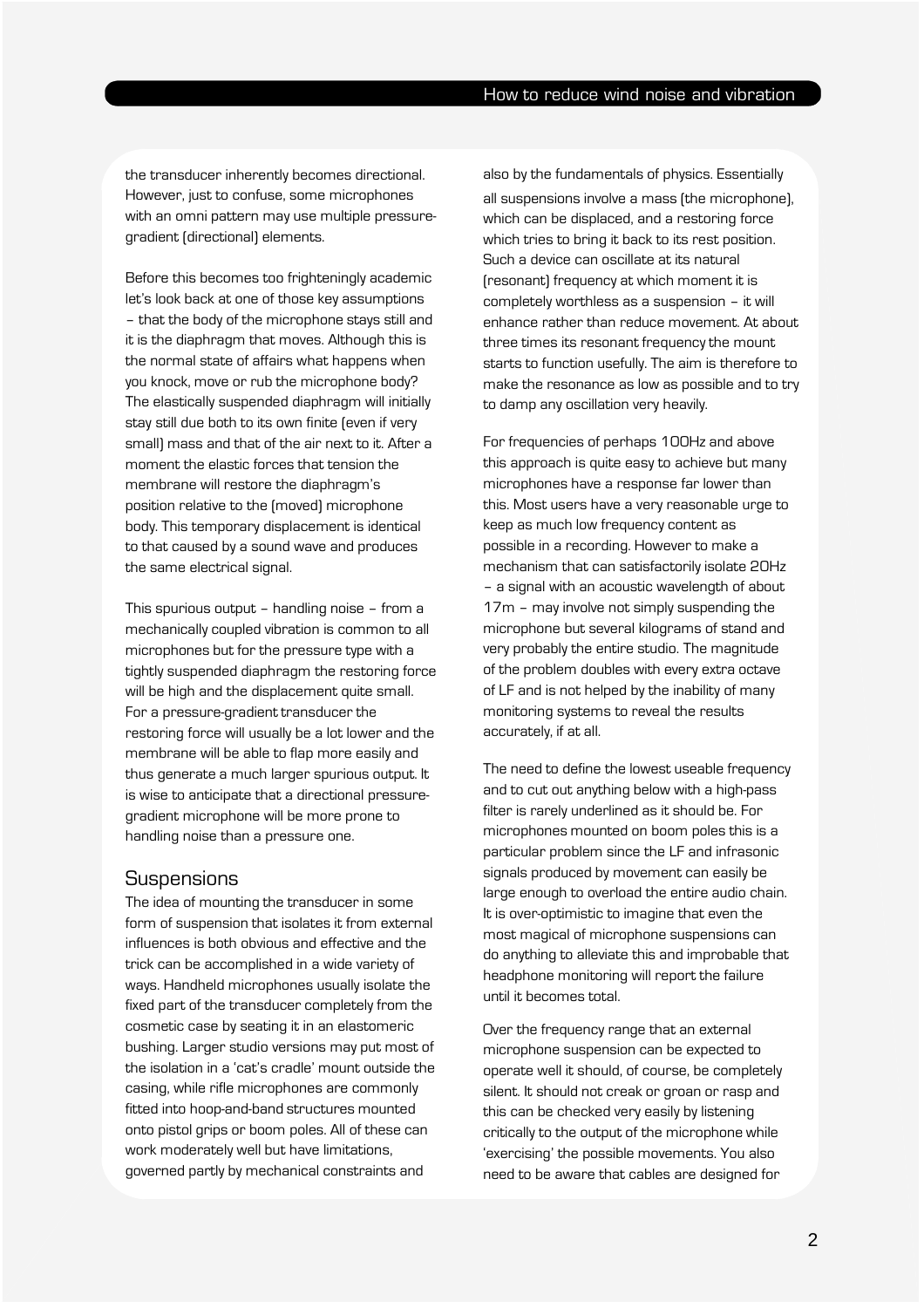toughness and longevity and have no useful elastomeric qualities. They therefore need to be chosen carefully, and dressed and anchored so that they do not negate the function of the suspension.

#### Wind noise

We should also have a look at that other assumption – that the only variations in air pressure that the microphone senses are due to the original sound source. This is, of course, false too. Anyone who has held a microphone in the wind or even just breathed at one will know what wind noise is and that it is a most unwanted addition to the sound source.

Air is a much more turbulent and knotty fluid than we usually imagine it to be. In a screaming gale it is possible to feel the enormous pressure variations that are taking place but thermal currents or the action of someone moving in a room are sufficient to set up eddies and local changes of pressure which may be comparable with those due to a sound source. The draught across the cold stone floor of a quiet church may produce more serious 'wind noise' than the gentle breeze outside. For now I will term all such air movements – even those caused by a performer's breath – as wind.

With a single-port microphone the wind pressure is simply added to the soundwave pressure to give a composite signal. Unless the wind is very strong its contribution to the total signal will not dominate. However with a two-port transducer the local difference in wind pressure at each port can easily exceed the rather small difference due to the sound wave. Thus a pressure-gradient microphone is invariably more sensitive to wind noise than a pressure one. Pressure transducers do have one area of weakness though. If used where there may be a sudden step change in air pressure – perhaps inside a car when a door is slammed – the diaphragm may be forced against the back plate and the device will mute until the internal and external pressure can be equalised again.

It is possible to counteract wind noise by several different means. Firstly wind noise has a spectral content that is heavily tilted towards LF.

Cutting out the extreme bass – as is so often required for removing rumble and infrasonic noise – is also an effective method of cutting down wind noise. Secondly wind has a fairly high airspeed in comparison to sound waves. Fitting a screen of very fine mesh in the path of the wind will dissipate the energy in the faster air stream to a much greater extent than the slower one.

Almost every microphone adds at least one layer of mesh to protect the capsule. The mesh must have a very fine pore size and so is usually a fine wire or fabric gauze. These have little mechanical strength so they need stretching across a framework or supporting on a coarser grid. Foams and sintered metal are possible substitutes. Rigidity and stiffness are important because the material must not flap or rattle or vibrate even when buffeted by the wind. Adding extra nested layers gives improved performance – the disc pop-screen that intercepts the unidirectional breath-stream of a performer comes into this category – but there are some penalties. Each new layer or element will need an additional structure to hold it and these are likely to cause some damage to the polar pattern of the microphone.

There are some other important factors to keep in mind. Actual acoustic noise is generated at the attenuating surface by turbulence so if this can be kept to a minimum and the surface kept as far away from the microphone as possible the noise reduction will be improved. This dictates that a windshield (or windscreen – the terms are interchangeable) should be aerodynamic and as large as possible, bearing in mind the need for it to be structurally rigid. For any two shields of comparable quality and design the larger one will be more efficient at reducing wind noise.

There is an additional method of reducing wind noise that is specific to pressure-gradient transducers. The cavity windshield is typically a plastic mesh basket (often termed a zeppelin) that totally encloses the microphone and traps still air inside. Provided that the wavelength of a sound is much longer than the windshield – it has a low frequency - it will squeeze it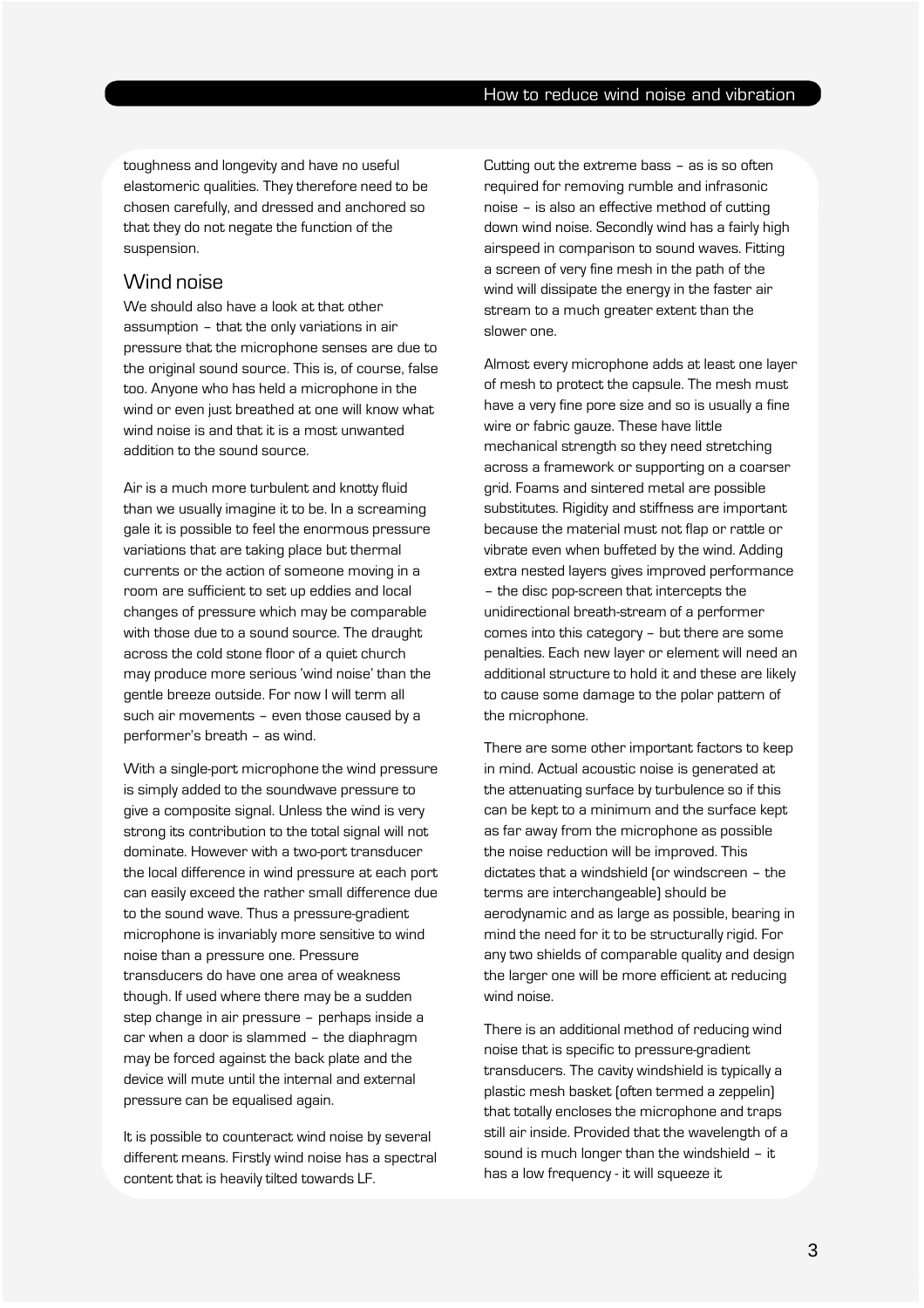

Wind noise reduction options - Sennheiser MKH60 under real wind conditions (means of 20 readings)

uniformly. With no pressure difference at the two ports of the transducer – called correlation – the diaphragm does not move and thus there is no output. At higher frequencies – shorter wavelengths – the pressure chamber effect ceases to operate. This technique therefore neatly exploits the LF skewed spectrum of wind noise and the only drawback is a reduction in LF sensitivity since audio waves are also affected.

Of the other materials used for windshielding open-cell foam is popular since it can combine a fine pore size with some structural strength. Cavity windshields can be made using it but the most usual types are the simple push-on foam 'hats'. Foam shields still need to be aerodynamic in shape but the trade-off in size also involves the path length through the foam which must be short enough to avoid too much loss of high frequencies.

Another special-case material is fur. This is invariably an artificial fibre fixed to a fabric mesh backing and works by absorbing turbulence energy. The efficiency is very high and provided that the fibres are not allowed to matt up can reduce airspeed in a virtual 'shell' around the shield. The fur itself contributes no noise as it absorbs energy and any signal attenuation is

largely a property of the backing material. This is a long list and many of the various techniques can be used in combination. Fur can fit around a basket windshield and foam 'gags' can be fitted over the mesh screen of a capsule, but foam inside a zeppelin will have a decorrelating effect and so will worsen performance. Since all attenuating layers tend to affect high frequencies more than low ones the greater the number of layers or depth of material the poorer the HF response will be. The least covering necessary is always the best choice, but a small and equalisable loss of HF may be a small price to pay for 30–40dB reduction of wind noise.

A note of caution in comparing such figures is worth adding here. In calm conditions a windshield will have no useful effect at all – it will merely add some attenuation, hopefully small and probably only to frequencies above 10kHz. If you use a laboratory wind generator to blow air at the microphone the shield starts to have a noticeable effect up to a measurable maximum. If you take a wide-spectrum noise figure and add a weighting factor (perhaps the familiar A-type) to give an approximation of what the ear would hear then you can produce a single figure for comparison. However, wind machines are not